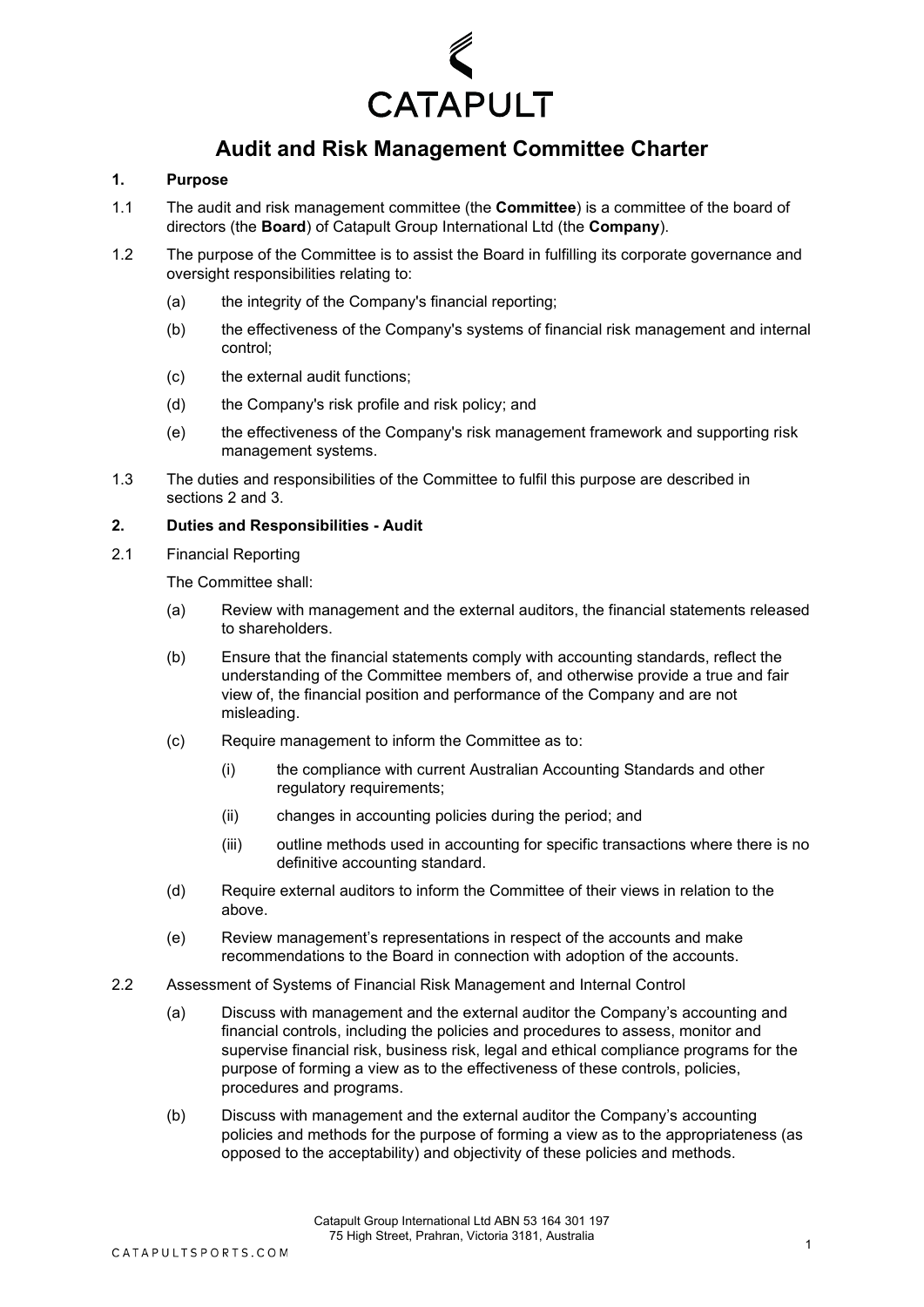

- (c) Review all reports produced by the external auditor and management's response to the matters raised therein and become satisfied that accounting records are properly maintained in accordance with statutory requirements.
- (d) Obtain reports from time to time from the external auditor on the critical policies and practices of the Company and on all alternative treatments of financial information within generally accepted accounting principles that have been discussed with management.
- (e) Make any recommendations to the Board, as appropriate, in connection with the items listed in (a) to (d) above.
- (f) Make recommendations for the appointment or, if necessary, dismissal of the head of internal audit.
- (g) Review all related party transactions involving the Company.
- 2.3 External Audit
	- (a) Recommend to the Board the appointment and remuneration (and, where appropriate, replacement) of the external auditor and the terms of their engagement.
	- (b) Agree with the external auditor the overall scope of the external audit, including identified risk areas and any additional procedures considered necessary.
	- (c) Review external audit plans and progress reports prepared by the external auditor and determine whether all matters raised are receiving appropriate attention.
	- (d) Monitor and periodically evaluate the effectiveness and adequacy of the external auditor.
- 2.4 Independence of the External Auditor and Provision of Non-audit Services
	- (a) Periodically (at least once per annum) assess the independence of the external auditor by considering the relationships and services provided by the external auditor that may lead to an actual or perceived lack of independence.
	- (b) Require the external auditor to confirm in writing that they have complied with all professional and regulatory requirements relating to auditor independence prior to the completion of each year's accounts. The report will also delineate all relationships between the external auditor and the Company and describe the external auditor's internal quality control procedures. The report is an addition to any other declaration that the external auditor must provide pursuant to the *Corporations Act 2001* (Cth) (the **Act**).
	- (c) Approve and review the External Auditor Independence Policy (Schedule 1) and monitor compliance with that policy.
	- (d) Recommend to the Board the appropriate disclosure in each year's accounts of the full details of fees paid to the external auditor, including an analysis of non-audit services, and provide written advice to the Board as to whether the provision of nonaudit services by the external auditor is compatible with the general standard of independence for auditors imposed by the Act, and has not compromised that independence, together with reasons upon which that advice is based.
	- (e) Require that the lead external audit engagement partner be rotated every five years or more frequently if the Committee considers it desirable to maintain the external auditor's independence.
	- (f) Require, in addition to normal recruitment due diligence processes, that the appointment of any present or former employee of the external auditor to a senior position within the Company be approved in advance by the Chair of the Committee.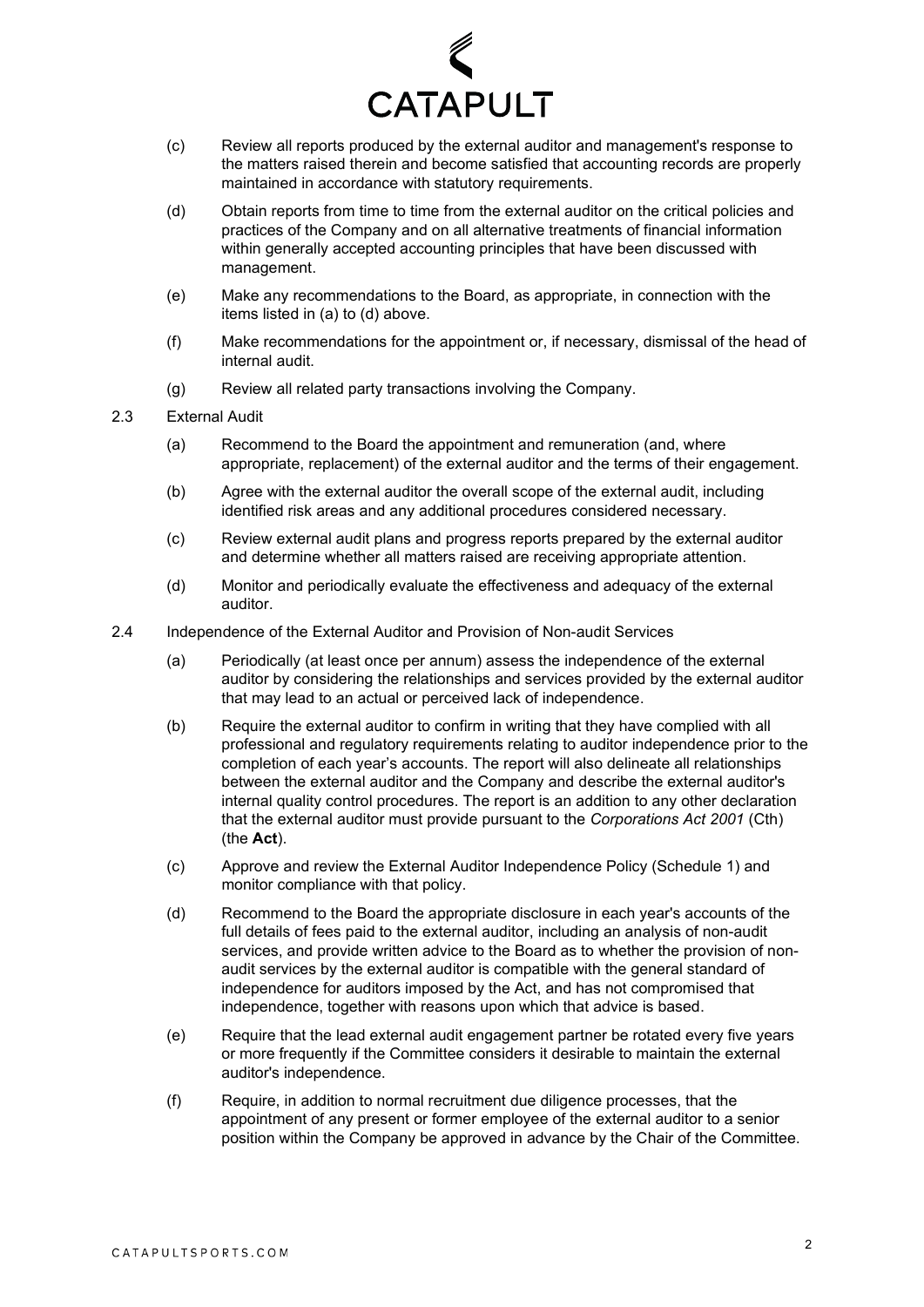

# **3. Duties and Responsibilities - Risk Profile**

- 3.1 Risk Assessment and Risk Management
	- (a) Review the Company's assessment of material risks and form an opinion on the adequacy and effectiveness of the risk assessment.
	- (b) Consider the effectiveness of the Company's internal controls, and relevant reports from the internal auditor.
	- (c) Review the Company's risk profile as developed by management and monitor emerging risks and changes in the Company's risk profile.
	- (d) Report any material changes in risk profile to the Board.
	- (e) Where the Committee identifies opportunities to create value by taking on further or different risks, make recommendations to the Board on the strategies that could be undertaken to capitalise on the identified opportunities.
- 3.2 Effectiveness of the Risk Management Framework
	- (a) Review, recommend to the Board, and oversee the operation of, risk management policies and procedures (including the Risk Management Policy).
	- (b) Review and monitor the Company's risk management performance, including conducting specific investigations where necessary (including any incident involving fraud or other break down of the entity's internal controls).
	- (c) Evaluate the structure and adequacy of the Company's insurances having regard to the Company's business and the insurable risks associated with its business.
	- (d) Recommend to the Board any corrective action resulting from its review and assessment.

## **4. Membership and structure**

- 4.1 The Board shall appoint the Committee annually.
- 4.2 The Committee shall consist of at least three members, the majority of whom are nonexecutive, independent directors.
- 4.3 Each member will be financially literate (that is, able to read and understand financial statements), have familiarity with financial management and an understanding of the industries in which the Company operates. At least one member should have relevant qualifications and experience (that is, a qualified accountant or other finance professional with experience of financial and accounting matters) (however, the lack of any such member shall not invalidate, or otherwise affect, the actions taken by the Audit and Risk Management Committee).
- 4.4 The Chief Financial Officer, external auditor and other management as required, will normally attend all Committee meetings.
- 4.5 The Board will appoint one of the members of the Committee as chair of the Committee, who will not be Chair of the Board. The chair of the Committee must be an independent nonexecutive director. It is the responsibility of the chair of the Committee to schedule all meetings of the Committee and, to provide the Committee with a written agenda.
- 4.6 The Company Secretary or his or her appointee will act as secretary of Committee meetings and will circulate minutes of the meeting.
- 4.7 If a member ceases to be a director of the Board of the Company, that member ceases to be a member of the Committee.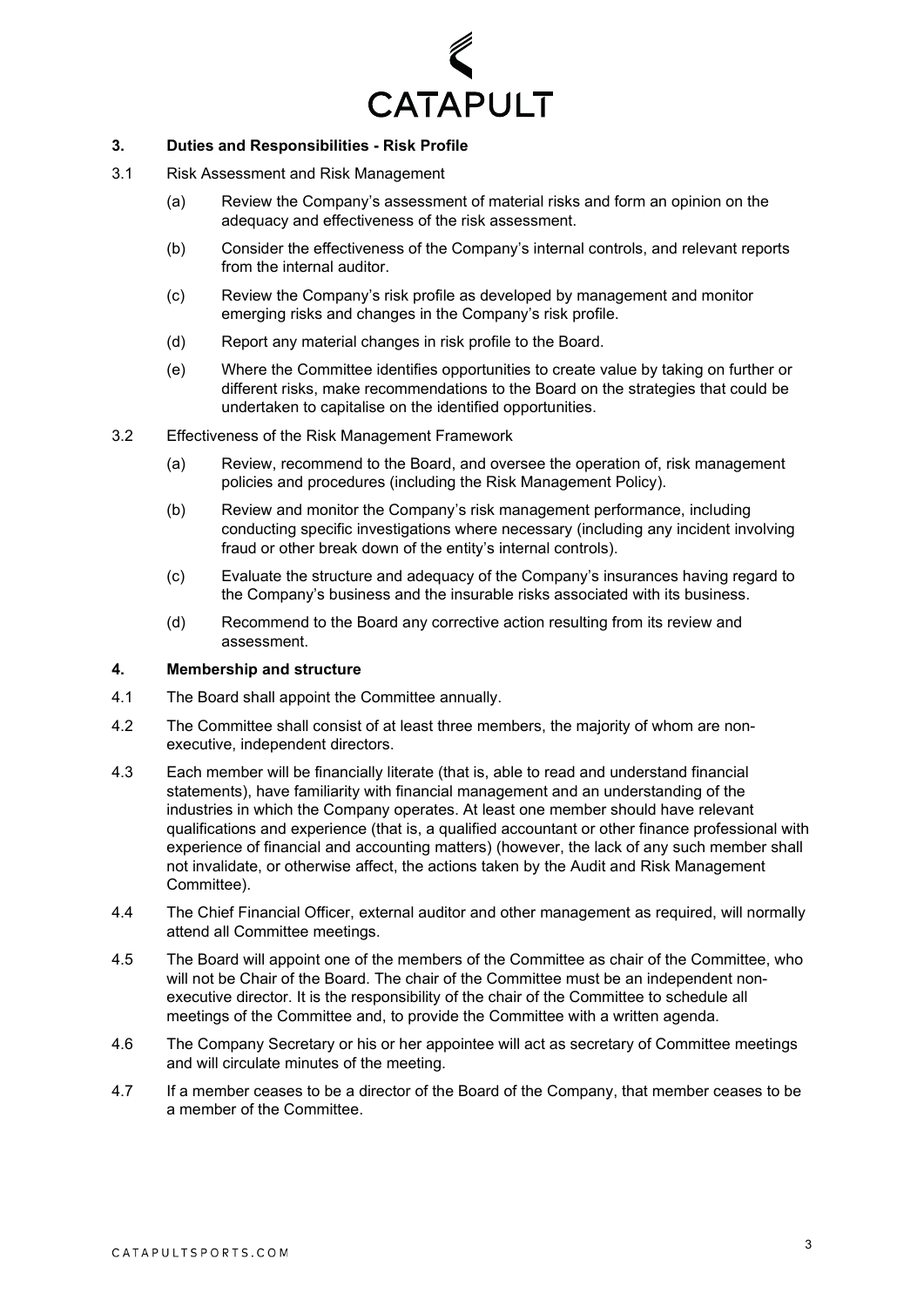

# **5. Administrative Matters**

## 5.1 Meetings

- (a) Any member of the Committee may call a meeting of the Committee.
- (b) The Committee will meet at least four times per annum, preferably once in each calendar quarter.
- (c) Additional Committee meetings may be convened as the Chair of the Committee considers necessary, taking into account requests from any member, the Chief Executive Officer, the Chief Financial Officer or the external auditor.
- (d) Committee meetings may be held or participated in by conference call or similar means, and decisions may be made by circular or written resolution. A circular or written resolution signed by a majority of all members will be effective as a resolution duly passed at a Committee meeting and may consist of several documents in like form, each signed by one or more members. The expression "written" includes fax or other electronic means.
- (e) A quorum of the Committee will comprise any two members.
- (f) If the Chair of the Committee is unable to attend a Committee meeting, the Chair, or the members present, will appoint another member who is an independent Director to act as Chair at that meeting. However, all members are expected to participate in all Committee meetings.
- (g) All Directors who are not members of the Committee are entitled to attend any meeting of the Committee.
- (h) The Committee may invite any key executive or other individuals to attend meetings of the Committee, as they consider appropriate.
- (i) The external auditor will be required to meet separately with the Committee, without management, at least twice per annum or upon the request of the Chair of the Committee.

#### 5.2 Voting

- (a) Each member shall have one vote.
- (b) The Chair of the Committee will not have a second or casting vote.

#### 5.3 Minutes

- (a) Minutes of Committee meetings will be prepared by the Secretary, approved by the Chair of the Committee in draft and circulated to all members.
- (b) Minutes of any private sessions of the Committee (for example, with the external auditor and without management) will be prepared, approved by the Chair of the Committee in draft and circulated to all members.
- (c) The minutes of a Committee meeting and of any private session will be confirmed at the next Committee meeting and then signed by the Chair of the Committee.
- 5.4 Reporting
	- (a) The minutes of each Committee meeting will be included in the papers for the next Board meeting after the Committee meeting.
	- (b) The Chair of the Committee will, if requested at the next Board meeting after a Committee meeting, provide a brief oral report as to any material matters arising out of the Committee meeting. All directors may, within the Board meeting, request information of members of the Committee.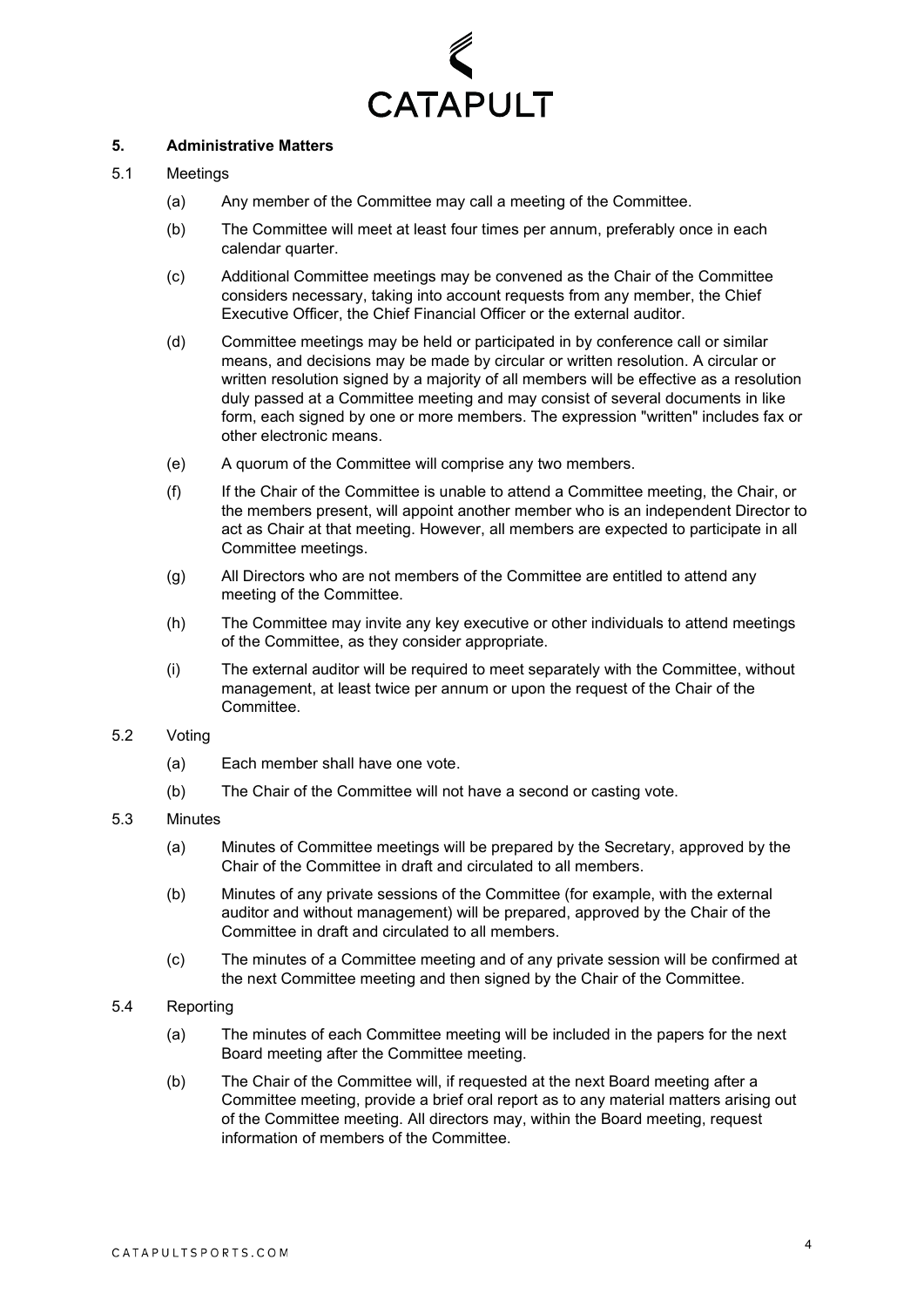

#### 5.5 Authority and Access

- (a) Except where expressly stated in this Charter, the Committee discharges its responsibilities by making recommendations to the Board.
- (b) The Committee may engage separate independent counsel or advisors at the expense of the Company, in appropriate circumstances, with the approval of the Chair or by resolution of the Board.
- (c) The Committee will have unrestricted access to management and rights to seek explanations and additional information from management. The Committee will also have unrestricted access to the external auditor (with or without the presence of management, at the Committee's discretion).
- (d) The Committee has authority to conduct or direct investigations into any matters within its Charter. The Committee is entitled to obtain external, independent legal or professional advice as considered necessary or desirable by the Committee to assist it in any investigation or to carry out its duties. As appropriate, the Committee will inform the Chair of the Board of the Company, the Chief Executive Officer, the Chief Financial Officer and the Company Secretary of its decision to authorise such an investigation or obtain such external advice.

#### 5.6 Internal audit

The Company does not currently have an internal audit function, although the Committee periodically reviews the Company's operations to evaluate the effectiveness of risk management and internal control processes of the Company. In addition, the Committee directly monitors the potential exposures facing the Company through ongoing reporting by the Chief Financial Officer.

As and when required, the Committee will engage external consultants to also review and evaluate the effectiveness of the Company's risk management and internal control processes.

## **6. Review**

- 6.1 The Committee will, on a yearly basis, undertake an evaluation of its performance and effectiveness, review its membership and this Charter and make recommendations to the Board.
- 6.2 The Committee will consider and review the report of the Committee's membership, authority, responsibilities and discharge of those responsibilities for inclusion in the Company's annual report and oversee the preparation of any report or other disclosures to be included in the annual report or other communications to security holders relating to the external auditor and to risk and risk management.

Specifically, the Committee will, on a yearly basis, review the Company's Risk Management Policy and the Company's general risk management framework to satisfy itself that it continues to be sound, and disclose, in relation to each reporting period, whether such a review has taken place.

*Approved by the Board: February 2021*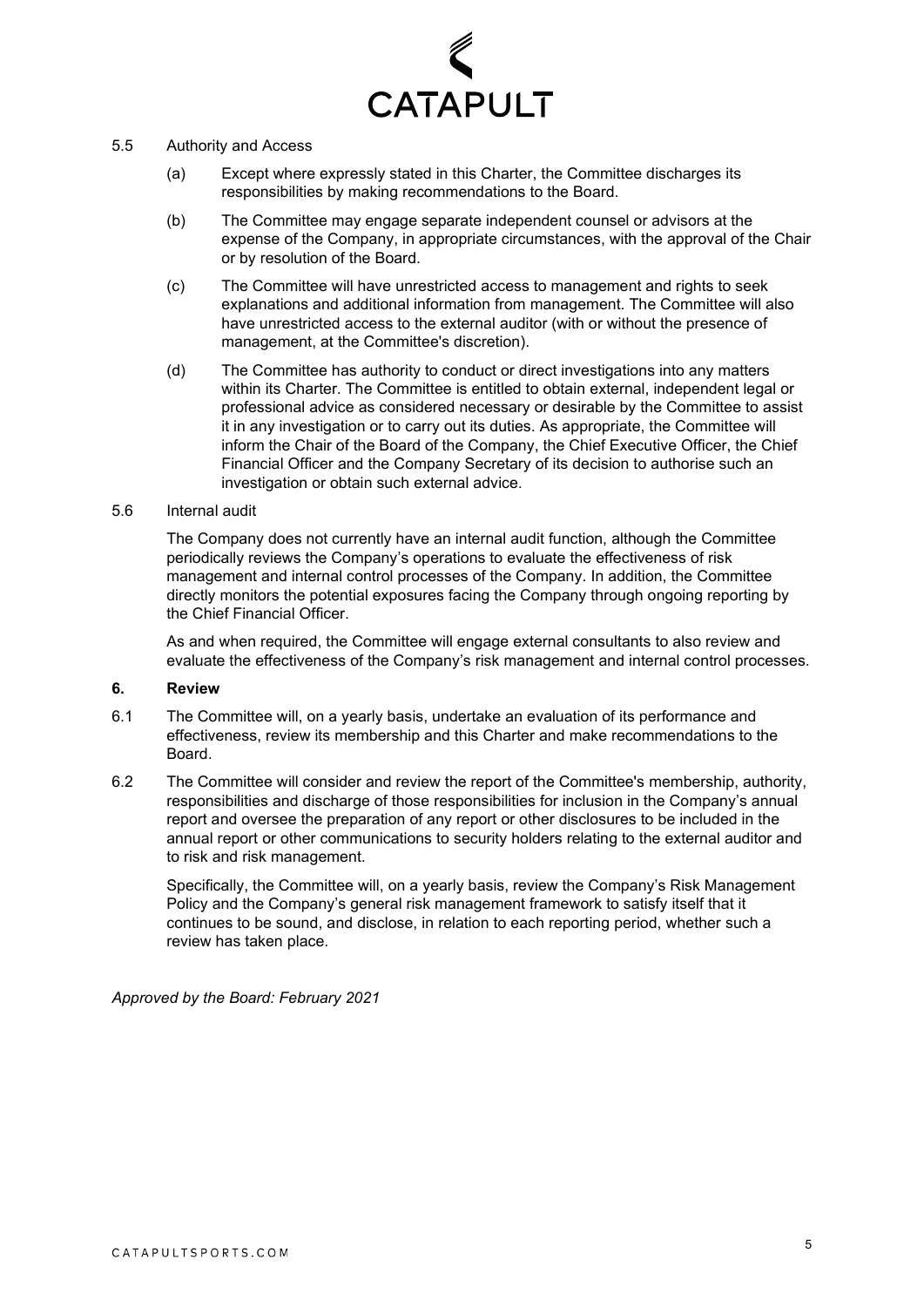

# **Schedule 1 – External Auditor Independence Policy**

This External Auditor Independence Policy (the **Policy**) is intended to support the independence of the external auditor by regulating the provision of services by the external auditor. The external auditor will not be engaged to perform any service that may impair or be perceived to impair the external auditor's judgement or independence.

This Policy is to be interpreted in light of the specific requirements of the *Corporations Act 2001* (Cth) and should be read in conjunction with the charter of the audit and risk management committee (the **Committee**) (the **Charter**).

# **1. Audit Services**

- 1.1 The external audit engagement encompasses the external auditor's review of the half-yearly financial statements and the audit of the annual financial statements in accordance with annual external audit plans and the terms of engagement annually approved by the Committee pursuant to the Charter.
- 1.2 Any services included in, or necessarily incidental to, the terms of that engagement are to be regulated as Audit Services.

## **2. Prohibited Services**

- 2.1 The external auditor must not provide services that are in conflict with the external auditor's role as statutory auditor or that would otherwise impair or be perceived to impair the external auditor's independence. Generally, these services include services where the external auditor:
	- (a) participates in activities that are normally undertaken by management;
	- (b) is remunerated through a "success fee" structure;
	- (c) acts in an advocacy role for the Company; or
	- (d) may be required to audit or express an opinion on its own work.
- 2.2 Examples of services that may not be performed by the external auditor include:
	- (a) management consulting;
	- (b) IT systems design or implementation;
	- (c) valuation services (except where related solely to tax affairs);
	- (d) bookkeeping, accounting and payroll services;
	- (e) broker, dealer or investment advisory services;
	- (f) litigation or legal advocacy services;
	- (g) recruitment and human resource services;
	- (h) internal audit services;
	- (i) actuarial services;
	- (j) acquisition valuations or valuations for purchase price allocations;
	- (k) fairness opinions; and
	- (l) preparation of sale documentation.